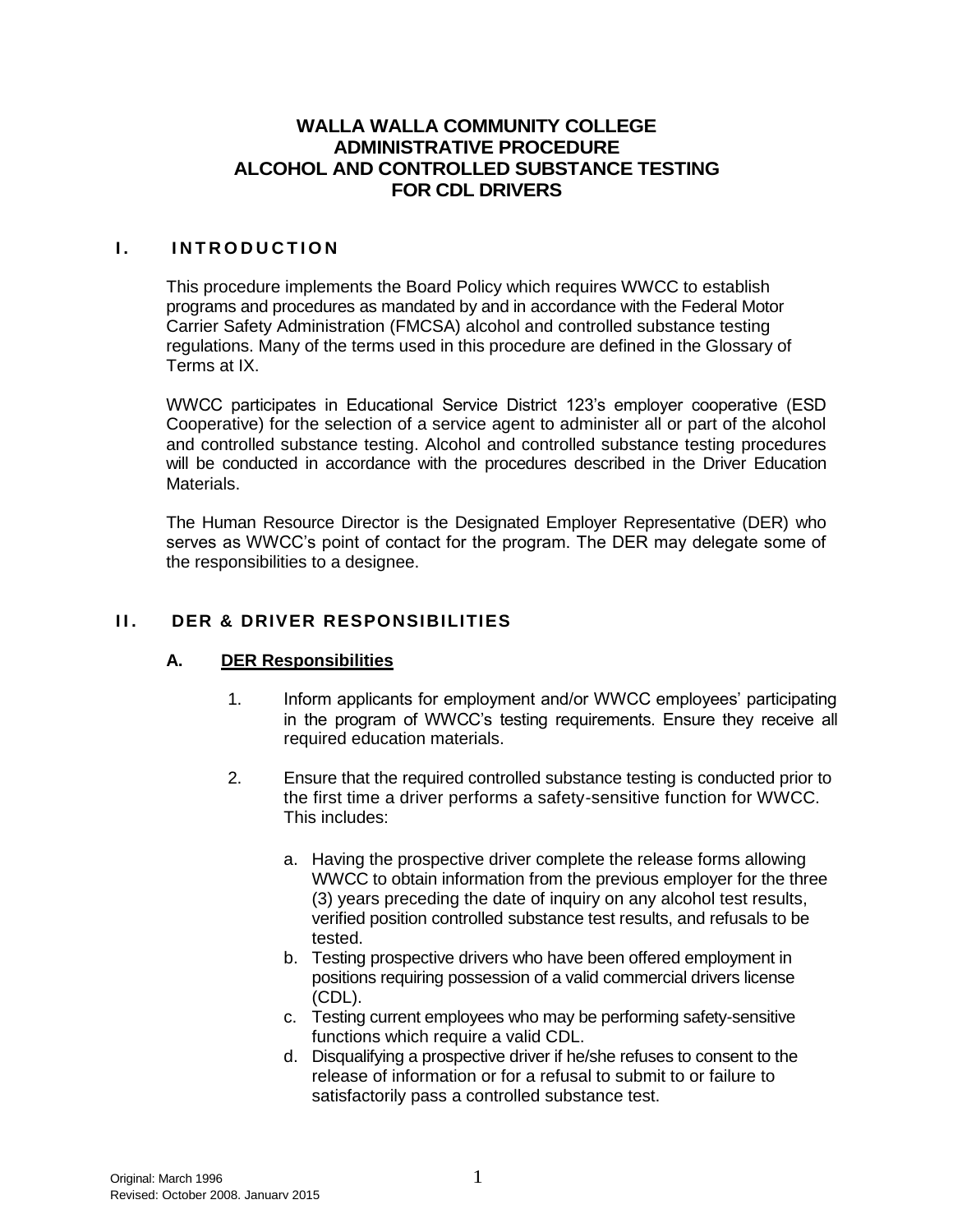- 3. For employment and risk management purposes, annually request a complete driving record for every driver from the Department of Licensing.
- 4. Maintain a record-keeping and reporting system that meets the requirements of the Department of Transportation (DOT) while protecting the privacy of those tested.
- 5. Prepare and maintain a calendar year summary covering the results of the Alcohol and Controlled Substance Testing Program.
- 6. Assign an additional point of contact that is authorized to receive telephone test results in the absence of the DER.
- 7. Receive and provide confidential, segregated storage for all test related records.
- 8. Ensure that the contractor is provided with all current information needed for their database from which the random testing selections are made.
- 9. Ensure that supervisors of CDL drivers and other WWCC employees who may be in regular contact with CDL drivers attend any required training covering the effects of alcohol misuse and/or controlled substance use in the workplace and behavioral symptoms of being under the influence of alcohol and/or controlled substances.
- 10. Ensure the random testing process is administered in compliance with DOT rules and regulations.
- 11. Assist in planning and implementing appropriate action plans for employees who have positive test results.
- 12. Ensure that any driver who violates this Administrative Procedure is removed from performing safety-sensitive functions.
- 13. If WWCC continues to employ a driver who has engaged in a prohibited activity, make sure that they require return-to-duty and follow-up testing before the driver is returned to or maintained in the performance of safety-sensitive functions.

## **B. Driver Responsibilities**

The following alcohol and controlled substance-related activities are prohibited for CDL drivers. Drivers found in violation shall be removed from performing safetysensitive functions and may be subject to discipline, up to and including termination of employment. If WWCC continues to employ a driver who has committed any of these offenses, WWCC must require return-to-duty and follow-up testing before the driver is returned to or maintained in the performance of safety-sensitive functions.

- 1. Reporting for duty, remaining on duty or performing safety-sensitive functions if the driver tests positive for having an alcohol concentration in excess of the standard set by the FMCSA.
- 2. Reporting for duty, remaining on duty or performing safety-sensitive functions when using alcohol.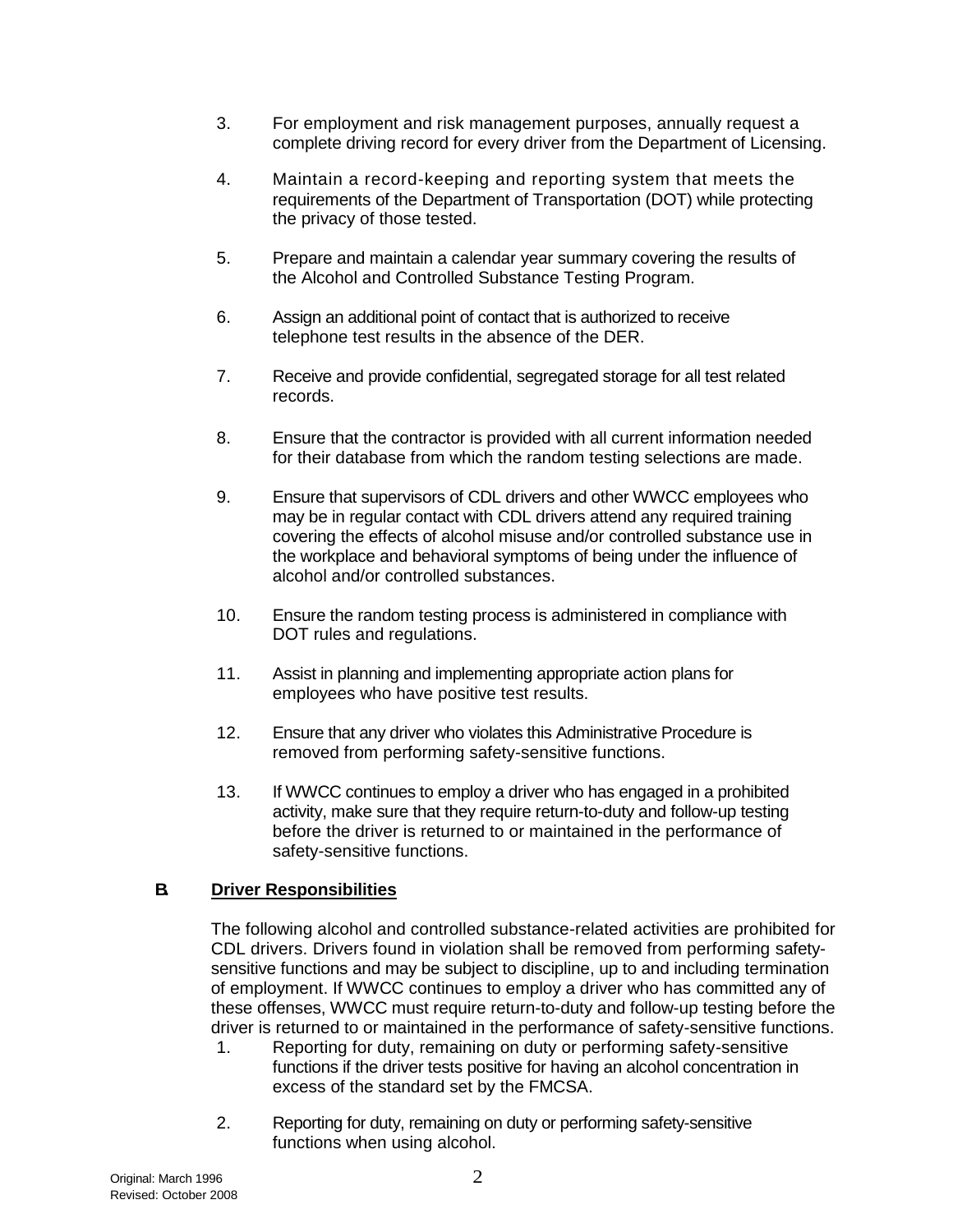- 3. Using alcohol or being under the influence of alcohol within four (4) hours of reporting for duty and/or operating or having physical control of a vehicle requiring a CDL to operate.
- 4. Reporting for duty, remaining on duty or performing safety-sensitive functions if the driver tests positive for controlled substances.
- 5. Reporting for duty, remaining on duty or performing safety-sensitive functions when using any controlled substance, except when instructed by a physician who has advised the driver and WWCC that the substance does not adversely affect the driver's ability to safely operate a vehicle. Drivers are required to inform WWCC of any therapeutic drug use.
- 6. Reporting for duty, remaining on duty or performing safety-sensitive functions if the driver possesses alcohol and/or controlled substances.
- 7. Refusing to submit to an alcohol and/or controlled substance test required by post-accident, random, reasonable suspicion or follow-up testing requirements.
- 8. When required to take a post-accident alcohol test, using alcohol within eight (8) hours following the accident or using alcohol prior to undergoing a post-accident alcohol test, whichever comes first.

## **III. ALCOHOL & CONTROLLED SUBSTANCE TESTING REQUIREMENTS**

#### **A. Pre-Employment/Initial Testing Requirements**

- 1. Controlled substance testing is required prior to the first time a driver performs a safety-sensitive function for WWCC. This includes:
	- a. Testing prospective employees who have been offered employment performing work which requires possession of a CDL.
	- b. Testing current employees who possess a CDL.
	- c. Testing current employees who are being reassigned to a position which requires a CDL.
- 2. WWCC shall advise applicants required to possess a CDL that controlled substance testing is a part of the employment process and that satisfactory completion of such is a condition of employment.
- 3. Prospective employees and WWCC employees selected for positions requiring alcohol and controlled substance testing will be offered the position pending a negative controlled substance test result. The DER/designee will inform the prospective driver of the requirement to report for testing and the consequences for failure to do so.
- 4. The Medical Review Officer (MRO) or designee will provide verbal communication to WWCC's DER/designee within 48 hours of a confirmed negative controlled substance test result. The MRO or designee will provide verbal communication to WWCC's DER/designee immediately upon a confirmed positive controlled substance test result. The MRO or designee will provide written test results to WWCC's DER/designee within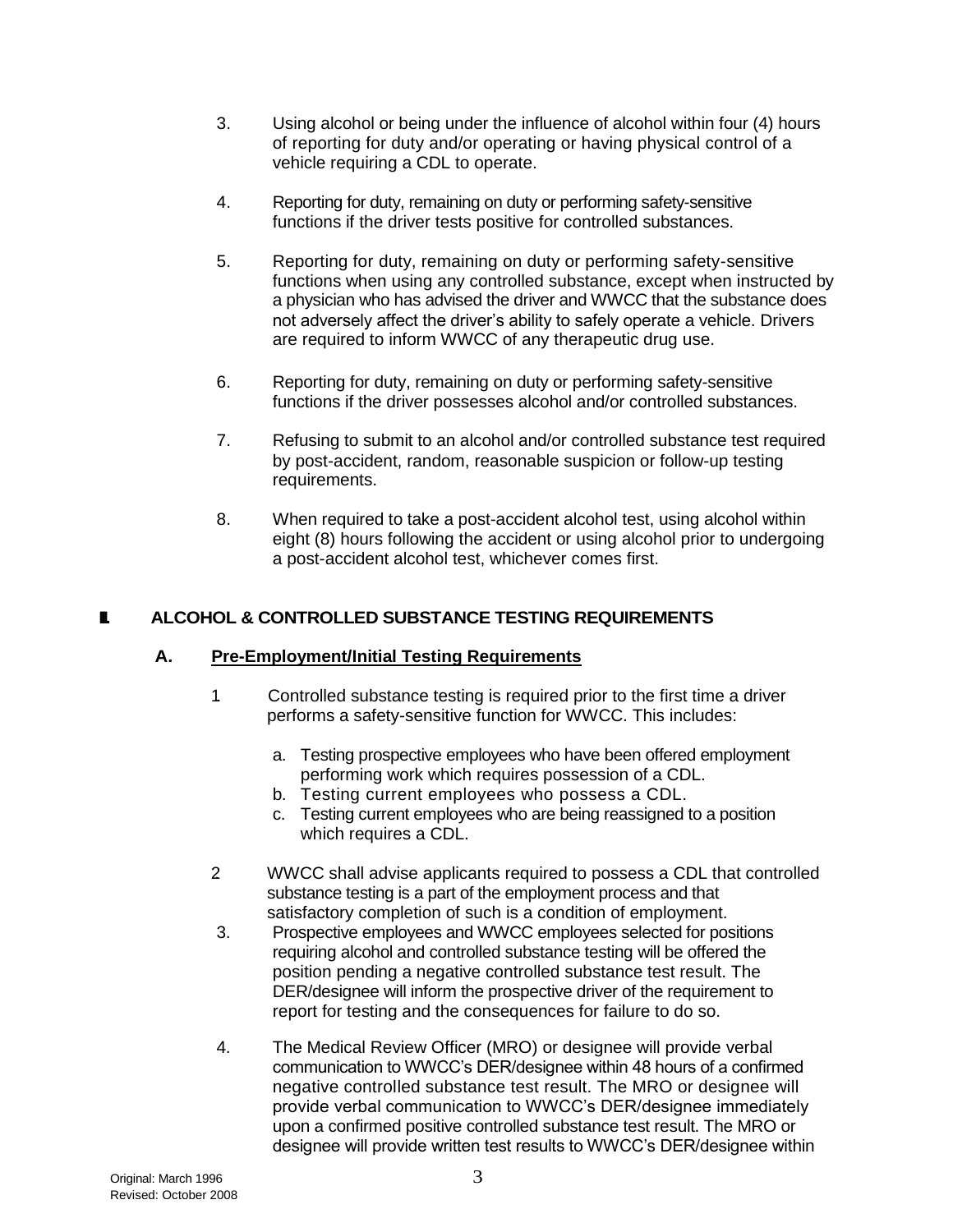three days of the verbal communication.

- 5. Upon receipt of a negative controlled substance test result, the prospective driver may commence performing safety-sensitive functions.
- 6. Upon receipt of a positive controlled substance test result, the prospective driver will be notified that he/she will no longer be considered for employment with WWCC. Current employees who are potential transfer drivers with a positive controlled substance test result will not be permitted to transfer to a position requiring a CDL. Whether or not they are disciplined will depend on the individual circumstances and the application of other policies, laws and the collective bargaining agreements, if any. WWCC will provide the former applicant or potential transfer with a written list of the resources available for evaluating and resolving problems associated with the misuse of alcohol and use of controlled substances.
- 7. WWCC shall notify the prospective driver of the results of a preemployment controlled substance test conducted under this policy and procedure if the driver requests such results within 60 calendar days of being notified of the disposition of the employment application.
- 8. The DER may authorize exceptions to the Pre-Employment/Initial Testing Requirements in accordance with the provisions of section VIII of this Administrative Procedure.

## **B. Random Testing Requirements**

1. Random Alcohol Testing

25% of WWCC drivers participating in the ESD Cooperative will be randomly selected for alcohol testing annually. FMCSA may adjust the percentage required for annual random testing. Drivers shall only be tested for alcohol while they are performing safety-sensitive functions.

2. Random Controlled Substance Testing

50% of WWCC drivers participating in the cooperative will be randomly selected for controlled substance testing annually. The FMCSA may adjust the percentage required for annual random testing.

## 3. Random Testing Process

- a. The DER/designee will ensure that random alcohol and controlled substance testing is unannounced and dates for administering the random testing are spread reasonably through the calendar year.
- b. The selection of drivers for random alcohol and controlled substance testing shall be made by a scientifically valid method. Under the selection process used, each driver shall have an equal chance of being tested each time selections are made.
- c. WWCC shall ensure that drivers selected for random alcohol and/or controlled substance testing proceed immediately to the testing site upon notification of being selected, unless the driver is performing a safety-sensitive function, in which case the driver will cease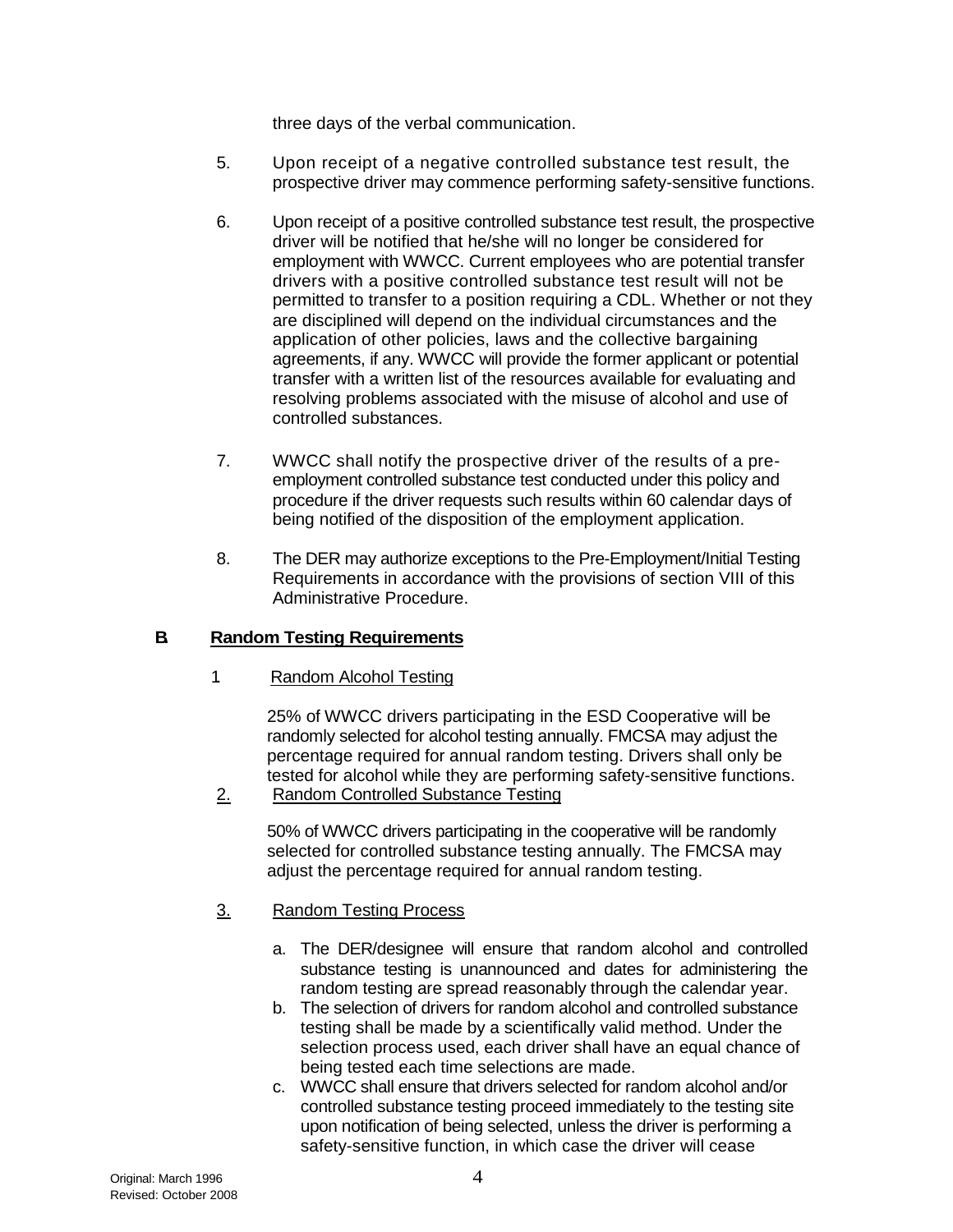performing and proceed to testing as soon as possible.

d. In the event a driver who is selected for a random alcohol and/or controlled substance test is absent, WWCC may request another driver be selected for testing or keep the original selection confidential until the driver returns, if the driver is expected to be available for testing during the current designated testing period.

#### **C. Reasonable Suspicion Testing Requirements**

WWCC shall require a driver to submit to an alcohol and/or controlled substance test when it has reasonable suspicion to believe the driver has violated the alcohol and/or controlled substance prohibitions of WWCC's policy and procedure. Only one supervisor is required to make a reasonable suspicion determination before an alcohol and/or controlled substance test can be required.

#### 1. Supervisor Training

The required observations for alcohol and/or controlled substance reasonable suspicion testing shall be made by a supervisor or WWCC official who is trained in accordance with the following requirements:

- a. WWCC must ensure persons designated to determine whether reasonable suspicion exists to require a driver to undergo alcohol and/or controlled substance testing receive at least one hour of training on alcohol misuse and at least one hour of training on controlled substances use.
- b. The training shall cover the physical, behavioral, speech and performance indicators of probable alcohol misuse and controlled substance use.
- 2. Reasonable Suspicion Alcohol Testing

Note: The mere possession of alcohol does not constitute a need for reasonable suspicion testing, which must be based on observations concerning the driver's appearance, behavior, speech or body odor. However, possessing alcohol while on duty or operating a commercial vehicle is a violation of this policy which must result in removal from performance of safety-sensitive functions and may result in discipline up to and including dismissal/termination of employment.

- a. Reasonable suspicion alcohol testing is authorized only if the observations are made during, just before, or just after the period of the work day the driver is required to be in compliance.
- b. WWCC's determination that reasonable suspicion exists to require the driver to undergo an alcohol test must be based on specific, contemporaneous observations that are able to be articulated concerning the appearance, behavior, speech or body odors of the driver.
- c. The supervisor who makes the determination that reasonable suspicion exists to conduct an alcohol test shall not conduct the alcohol test.
- d. If a reasonable suspicion alcohol test is not administered within two hours following the observations, WWCC shall prepare and maintain on file a record stating the reasons the alcohol test was not administered promptly. In addition, if not administered within eighthours, WWCC shall cease attempts to administer the test, and shall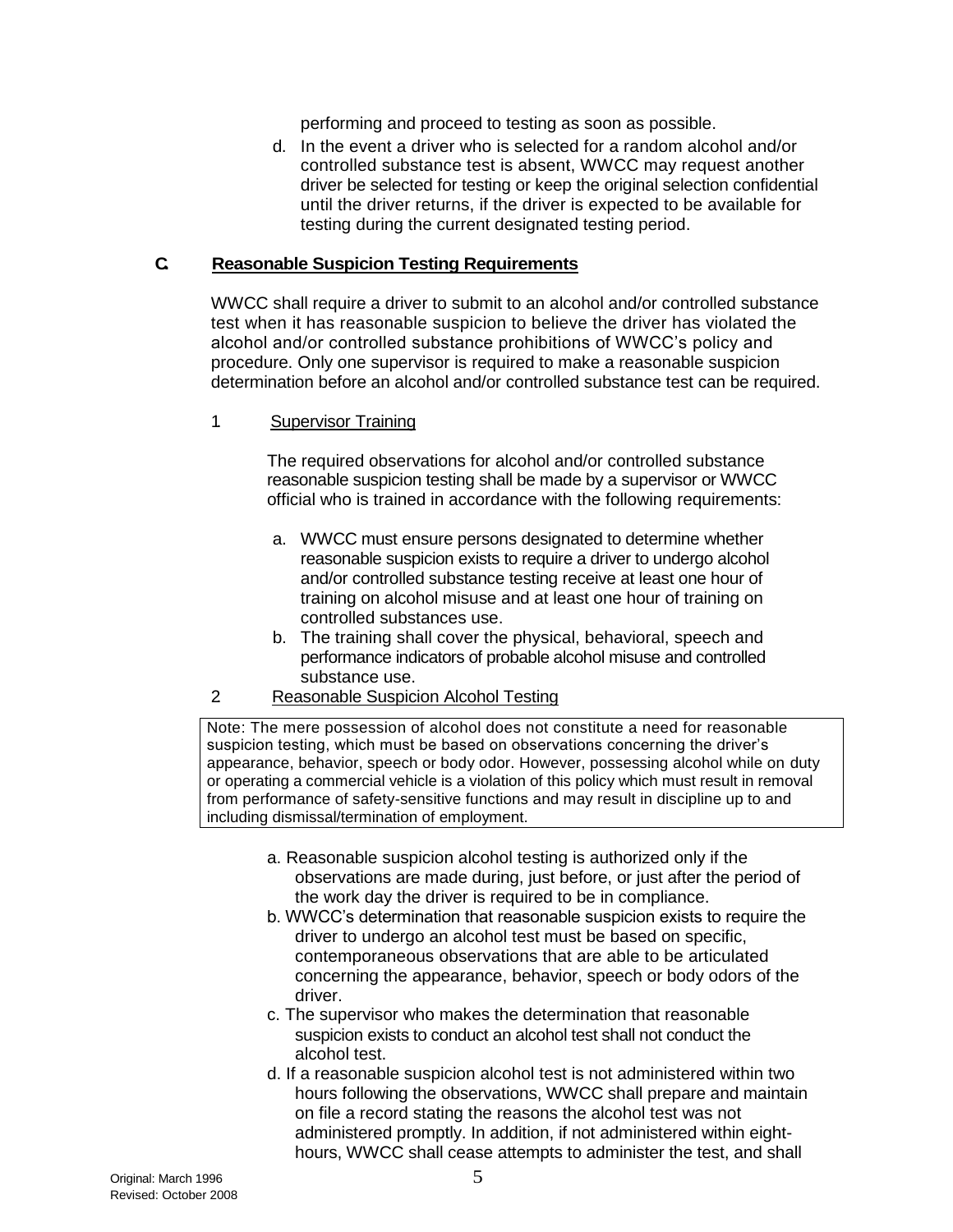prepare and maintain the record listed above.

- e. If reasonable suspicion exists, WWCC shall not permit the driver to perform or continue to perform safety-sensitive functions at least until:
	- i. An alcohol test is administered and the driver's alcohol concentration measures less than 0.02; or,

ii.24 hours have elapsed following the determination that there is reasonable suspicion to believe that the driver has violated the prohibitions of the policy concerning alcohol misuse.

- f. Except as provided above, WWCC shall not take any action against a driver based solely on the driver's behavior and appearance, with respect to alcohol misuse, in the absence of an alcohol test. Action will be taken if a positive alcohol test result is obtained.
- g. A written record shall be made of the observations leading to an alcohol test, signed by the supervisor or WWCC official who made the observations, within 24 hours of the observations or before the results of the test are released, whichever is earlier.

### 3. Reasonable Suspicion Controlled Substance Testing

- a. WWCC's determination that reasonable suspicion exists to require the driver to undergo a controlled substance test must be based on specific, contemporaneous observations that are able to be articulated concerning the appearance, behavior, speech or body odors of the driver. The observations may include indications of the chronic and withdrawal effects of controlled substances.
	- b. WWCC will remove the driver from safety-sensitive functions at least until the verified test results are reported.
	- c. A written record shall be made of the observations leading to a controlled substance test, signed by the supervisor or WWCC official who made the observations, within 24 hours of the observations or before the results of the test are released, whichever is earlier.

## **D. Post-Accident Testing Requirements**

All drivers will be provided with necessary post-accident information, procedures, and instructions prior to commencing job responsibilities. Nothing in this policy should be construed to require the delay of necessary medical attention for injured people following an accident, to prohibit a driver from leaving the scene of an accident for the period necessary to obtain assistance in responding to the accident, or to obtain necessary emergency medical care.

#### 1. Driver Responsibility

As soon as practical following an accident the driver shall make every attempt to contact his/her supervisor or a WWCC representative, as defined in this procedure.

- a. The driver will be given instructions for obtaining alcohol and/or controlled substance testing.
- b. The driver who is subject to post-accident testing must remain available for testing or WWCC shall consider the driver to have refused to submit to testing.
- c. The driver subject to post-accident testing must refrain from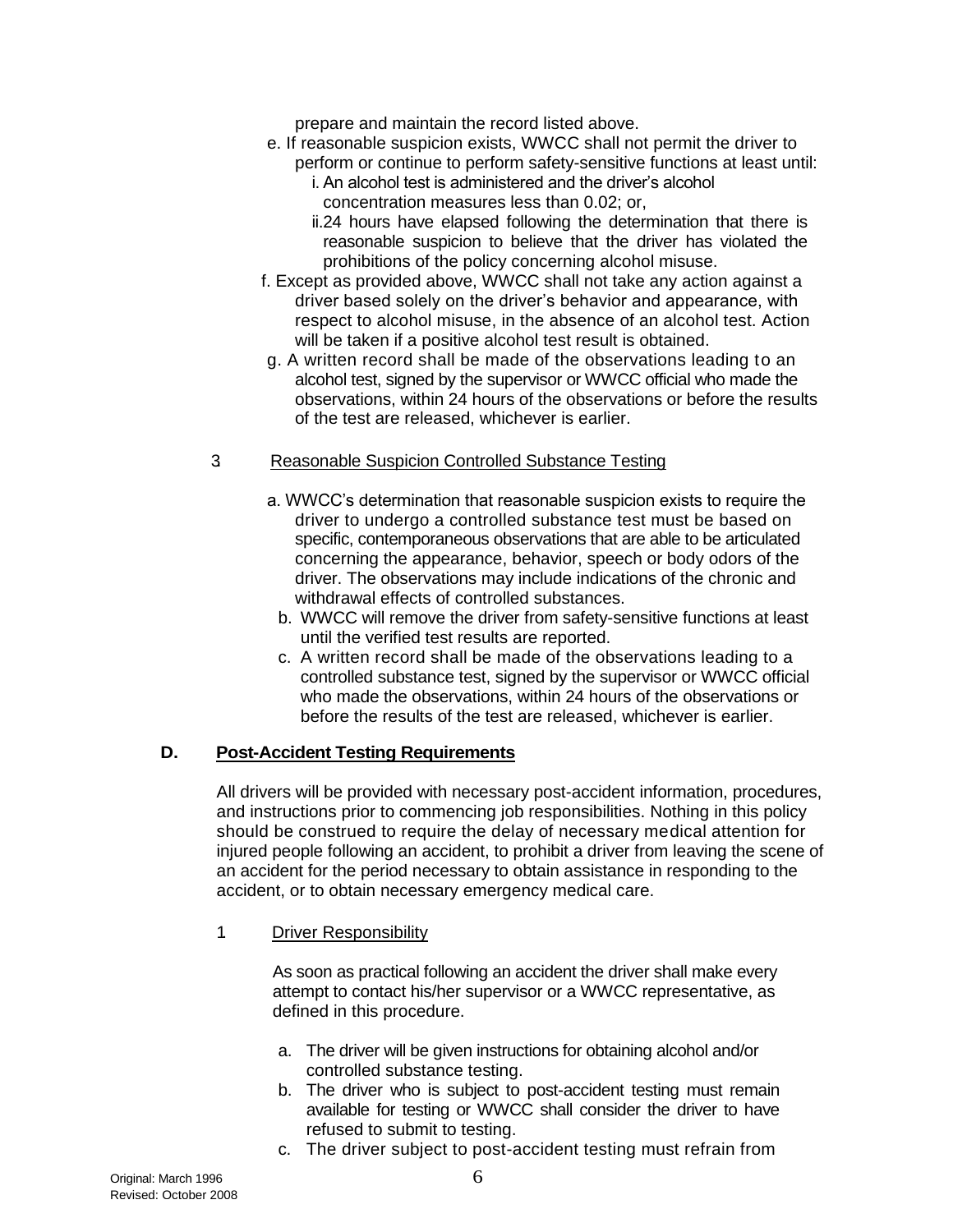consuming alcohol for eight (8) hours following the accident, or until he/she submits to an alcohol test, whichever comes first.

#### 2. WWCC Responsibility

Upon receiving a report of an accident, WWCC shall instruct and ensure the driver (if surviving) is tested for alcohol and/or controlled substances as soon as practical.

#### 3. Post-Accident Alcohol Testing

- a. The driver who is subject to post-accident testing shall remain readily available for such testing or shall be deemed to have refused to submit to the testing.
- b. If the test is not administered within two (2) hours following the accident, WWCC shall prepare and maintain on file a record stating the reasons the test was not promptly administered.
- c. If the test is not administered within eight (8) hours following the accident, the WWCC shall cease attempts to administer the test. WWCC shall prepare and maintain on file a record stating the reasons the test was not administered.
- d. The results of a breath or blood test for the use of alcohol testing, conducted by federal, state and/or local officials having independent authority to conduct the test, shall be considered to meet the requirements of this procedure, if the results are released to WWCC.

#### 4. Post-Accident Controlled Substance Testing

- a. WWCC must test the driver for controlled substances within thirty-two (32) hours following an accident. If WWCC cannot administer the test within thirty-two (32) hours following an accident, attempts to administer the test shall cease. WWCC shall prepare and maintain on file a record stating the reasons the test was not promptly administered.
- b. The results of a urine test for the use of controlled substance testing, conducted by federal, state and/or local officials having independent authority to conduct the test, shall be considered to meet the requirements of this procedure, if the results are released to WWCC.

## **E. Return-to-Duty And Follow-up Testing Requirements**

If for any reason WWCC continues to employ a driver who has refused to submit to a required test, has tested positive for alcohol and/or controlled substances or has otherwise violated this policy, WWCC must require return-to-duty and followup testing before the driver is returned to or maintained in the performance of safety-sensitive functions.

## 1. Return-to-Duty Testing

a. WWCC shall ensure that before a driver returns to duty requiring the performance of a safety-sensitive function, after engaging in prohibited conduct regarding alcohol misuse, the driver shall undergo a return-to-duty alcohol test indicating a breath alcohol concentration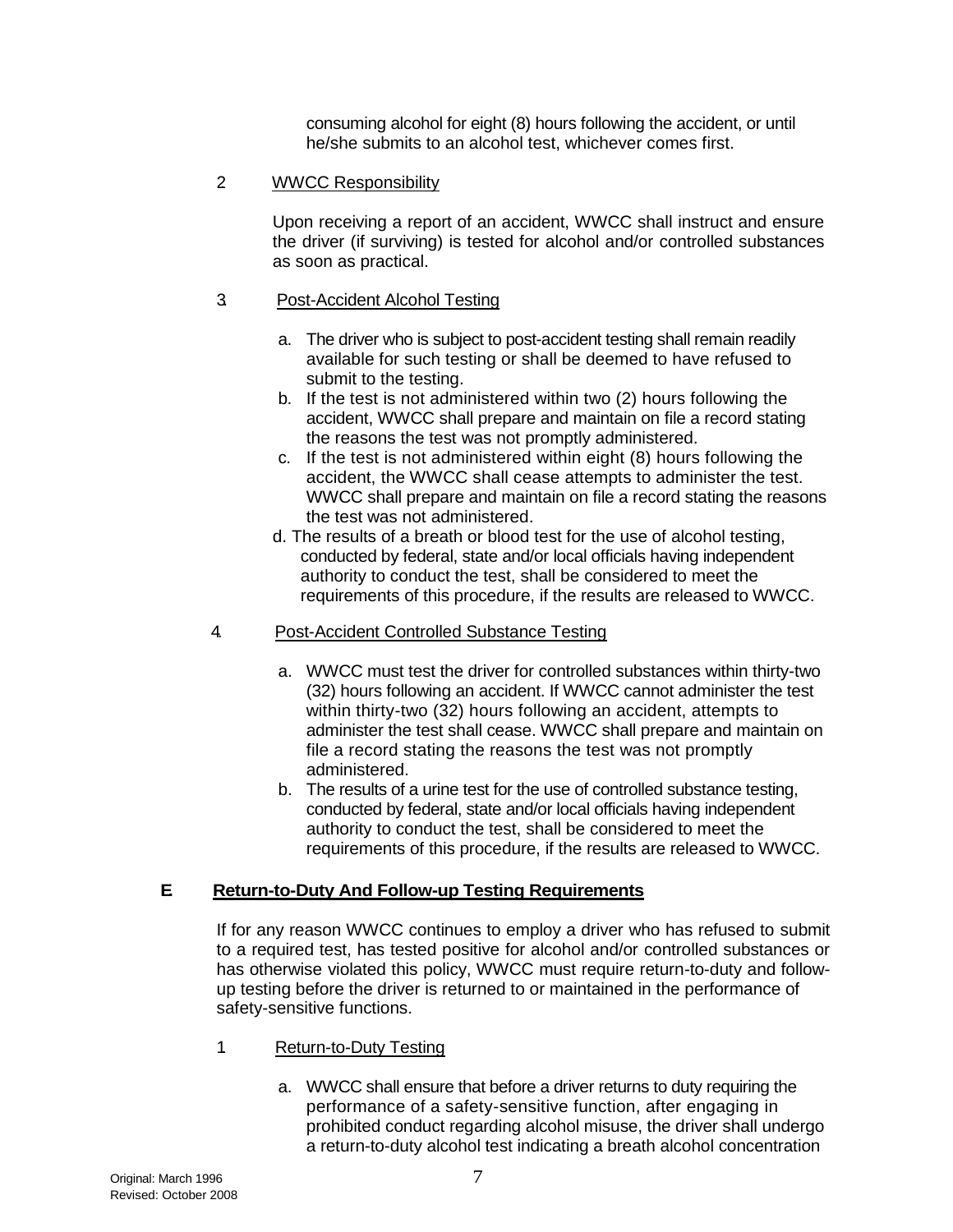of less than 0.02.

- b. WWCC shall ensure that before a driver returns to duty requiring the performance of a safety-sensitive function, after engaging in prohibited conduct regarding controlled substance use, the driver shall undergo a return-to-duty controlled substance test with a result indicating a verified negative result for controlled substance use.
- c. The driver must also be evaluated by a Substance Abuse Professional (SAP) and participate in any assistance program prescribed. WWCC must obtain written assurance from the SAP that the employee is fit to return to duty.
- d. The testing must be conducted at a facility designated by WWCC.
- 2. Follow-up Testing
	- a. Following a determination by a SAP that a driver is in need of assistance in resolving problems associated with alcohol misuse and/or controlled substance use, WWCC shall ensure that the driver is subject to unannounced follow-up alcohol and/or controlled substance testing as directed by the SAP.
	- b. Follow-up alcohol testing shall be conducted only when the driver is performing safety-sensitive functions, just before the driver is to perform safety-sensitive functions, or just after the driver has ceased performing safety-sensitive functions.

## **IV. TESTING RESULTS AND CONSEQUENCES**

## **A. Alcohol Tests**

- 1. Results with an alcohol concentration less than 0.02 will be reported to the WWCC DER/designee as negative and the driver is clear to perform safety-sensitive job functions.
- 2. Results with an alcohol concentration of 0.02 or greater, but less than 0.04, will be reported to the WWCC DER/designee as positive and the driver shall be removed from performing safety-sensitive functions.
	- a. Conditions of return-to-work will be negative results in the return-towork alcohol test. This test shall be completed no sooner than twenty-four (24) hours before returning to the performance of safetysensitive functions.
	- b. The driver will be required to participate in a substance abuse education/awareness program within ten (10) working days of receipt of the test results. A list of approved programs will be provided to the driver and the cost of participating in such program will be the responsibility of the driver. Failure to comply with this requirement will result in the driver being removed from safety-sensitive functions until such time that a document of completion from the provider of the program is received.
	- c. A second offense in which the results of the driver's alcohol test indicate a blood alcohol concentration of 0.02 or greater, but less than 0.04, within a three year period will be sufficient grounds for discipline and may include termination of employment.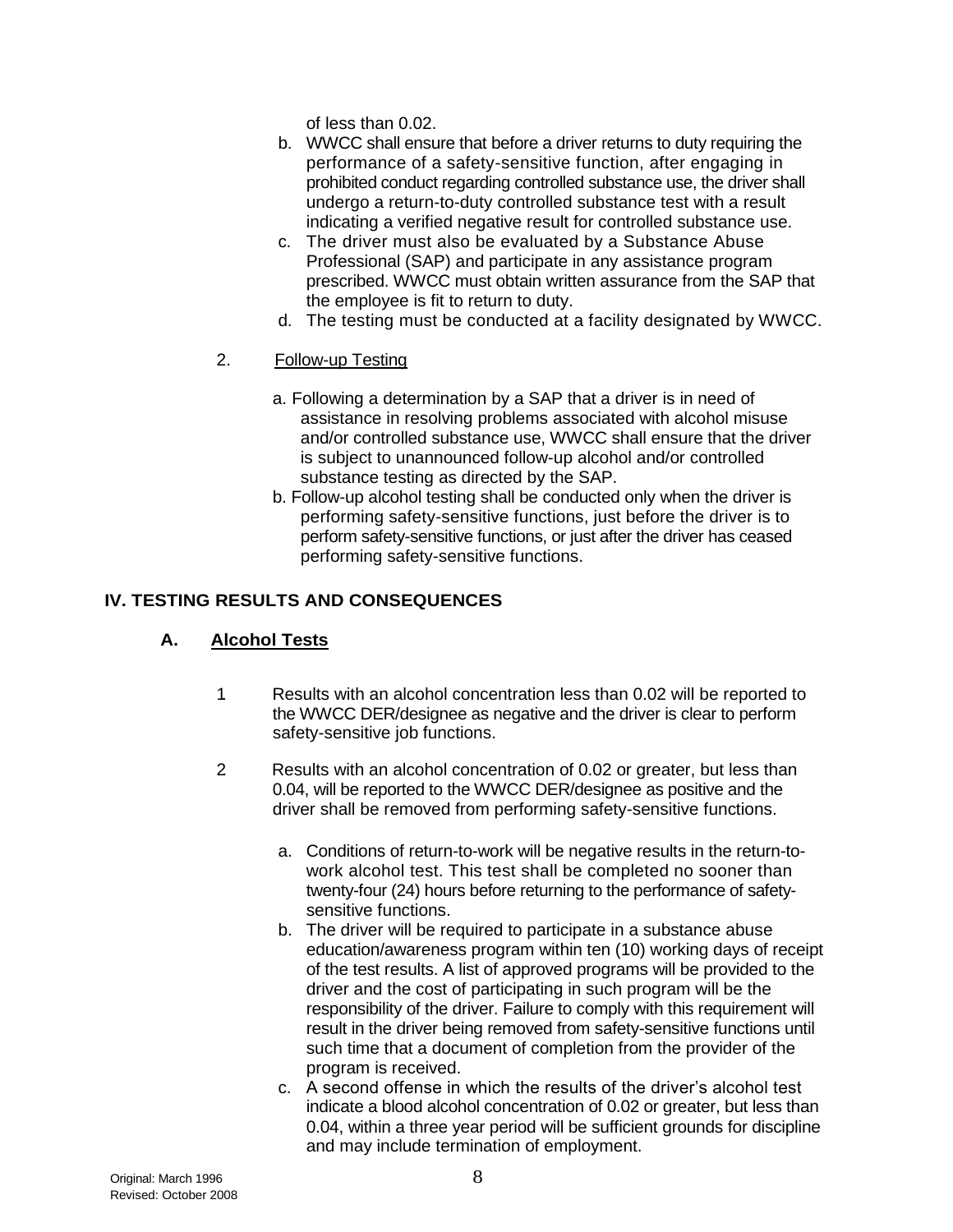- 3. Results with an alcohol concentration of 0.04 or greater or refusal to be tested will be reported to the WWCC DER/designee.
	- a. The driver will be removed from performing safety-sensitive functions and will be subject to discipline and may include termination of employment.
	- b. The driver will be provided with a list of resources available for evaluation of resolving problems associated with alcohol misuse.
	- c. If the driver is not terminated from employment, the following will apply:
		- i. Conditions of return to work will be negative results in the returnto-work alcohol test.
		- ii. The driver will be required to participate in a substance abuse education/awareness program within ten (10) working days of receipt of the test results. Cost of participation in such a program will be the responsibility of the driver. Failure to comply with this requirement will result in the driver being removed from safetysensitive functions until such time that a document of completion from the provider of the program is received.

### **B. Drug Tests**

- 1. The MRO will notify WWCC of all controlled substance test results.
- 2. WWCC shall notify drivers of the results of random tests for controlled substances conducted under this policy. If the test results are verified positive, WWCC shall inform the driver which controlled substance or substances were verified as positive.
- 3. If tests results are positive, the driver will be removed from performing safety-sensitive functions and will be subject to discipline and may include termination.
	- a. If the driver is not terminated, as a condition of return to work the driver must have a negative result in the return-to-work controlled substance test.
	- b. The driver will be provided a written list of resources available for evaluating and resolving problems associated with substance abuse.
	- c. The driver will be required to participate in a substance abuse education/awareness program within ten (10) working days of receipt of the test results. Cost of participation in such a program will be the responsibility of the driver. Failure to comply with this requirement will result in the driver being removed from safety-sensitive functions until such time that a document of completion from the provider of the program is received.

## **V. REFERRAL, EVALUATION AND TREATMENT**

When a driver receives a positive alcohol and/or controlled substance test under this policy or violates the other prohibitions of this policy, WWCC will provide the driver with information regarding the resources available to the driver for evaluating and resolving problems associated with alcohol misuse and controlled substance use. WWCC is not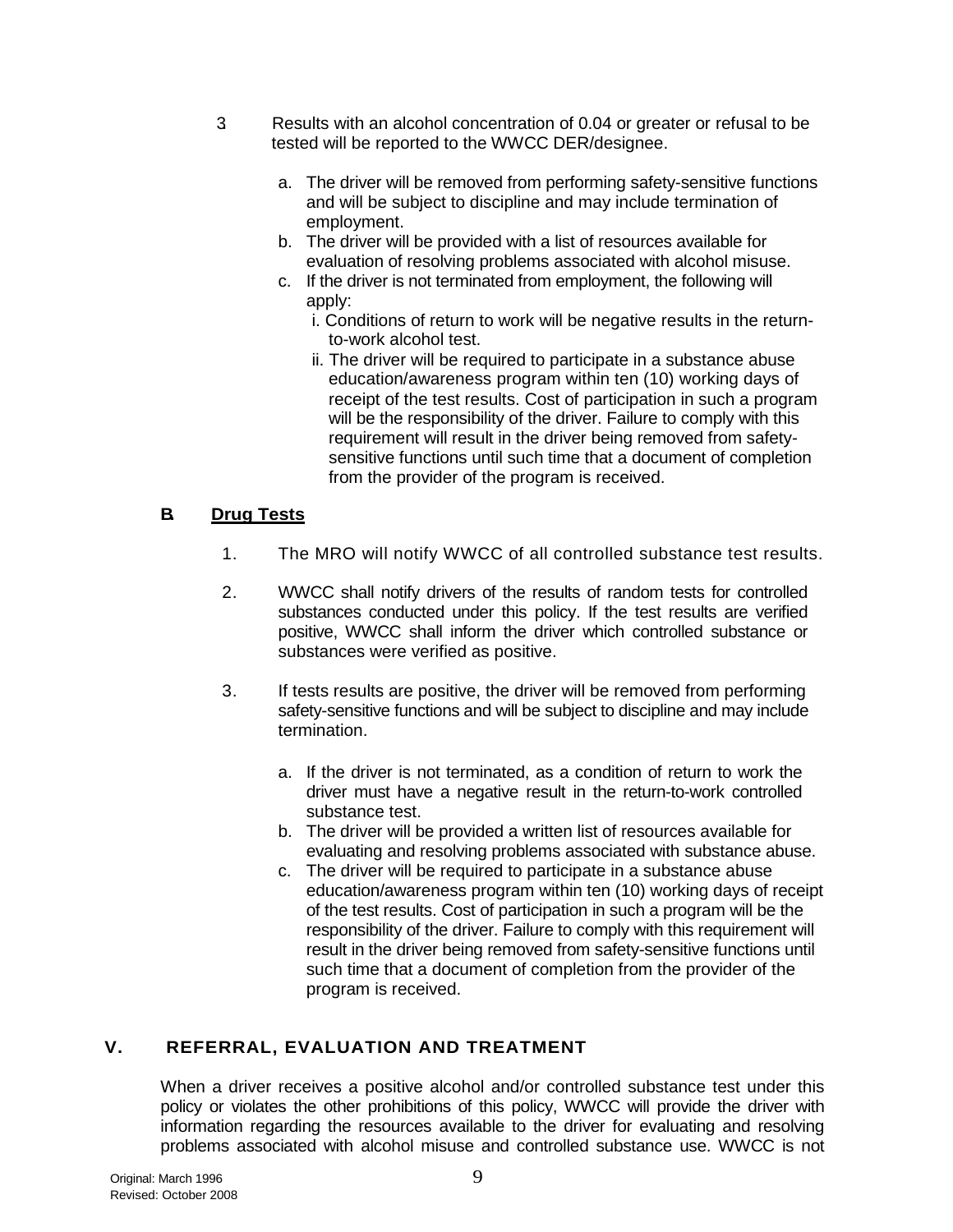required to provide any of these services under this policy. Other WWCC policies and provisions in the collective bargaining agreement, if any, may have application to the provision of services.

# **VI. TEST COSTS AND COMPENSATIONS**

- **A.** If WWCC's collective bargaining agreement covers testing costs and driver compensation, those provisions take precedence over this procedure.
	- 1. Time traveling to and participating in the following alcohol and/or controlled substance testing – random, reasonable suspicion and postaccident—will be considered work time.
	- 2. If a driver is relieved from work due to positive alcohol and/or controlled substance test results, the driver may request approved leave or accrued compensatory time, if applicable.
	- 3. If a driver uses work time to seek evaluation of or treatment for alcohol misuse and/or controlled substance use, sick leave may be allowed.
	- 4. Drivers will be responsible for taking the pre-employment and return-towork tests on their own time and at their own expense. However, if the return-to-work test is negative, the driver will be reimbursed for the cost of the test.
	- 5. If a driver's initial controlled substance test is positive and the driver requests that the split sample be tested, the second test will be at the employee's expense. If the confirming test is negative, WWCC will reimburse the employee for the cost of the split sample test.

## **VII. ALCOHOL AND CONTROLLED SUBSTANCE TESTING PROCEDURES**

All alcohol and controlled substance testing procedures are described in detail in the Driver Education Materials.

## **VIII. EXCEPTIONS TO PRE-EMPLOYMENT TEST REQUIREMENTS**

- **A.** WWCC is not required to administer a pre-employment controlled substance test if the following conditions are met:
	- 1. The driver has participated in a controlled substance testing program in the previous 30 days; and,
	- 2. While participating in that program the driver must have either been tested for controlled substances in the previous six months, or participated in a random controlled substance testing program for the previous 12 months;
	- 3. WWCC ensures that no prior employer of the driver has record of violations of any FMCSA controlled substance use regulation for the driver in the previous six months.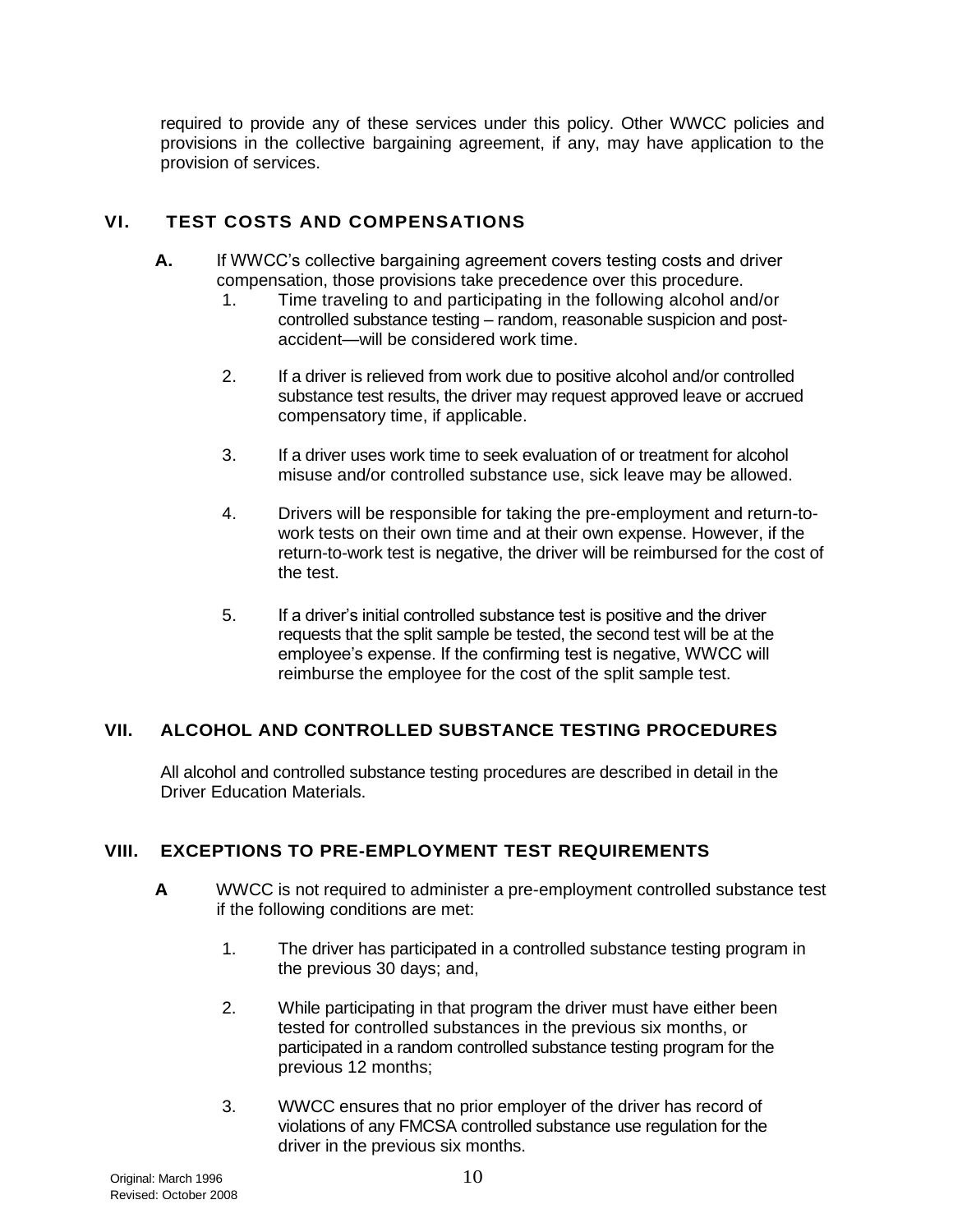- **B.** In order to exercise the exceptions listed above, WWCC must first contact the alcohol and/or controlled substance testing program(s) in which the driver has participated and obtain the following information before the prospective employee is permitted to perform safety-sensitive functions:
	- 1. The name(s) and address(s) of the program(s). This would generally be the driver's prior and/or current employer(s);
	- 2. Verification that the driver participates or participated in the program(s);
	- 3. Verification that the program(s) conforms to the required procedures set forth in the FMCSA regulations;
	- 4. Verification that the driver has not refused to submit to an alcohol and/or controlled substance test;
	- 5. The date the driver was last tested for alcohol and controlled substances; and,
	- 6. The results of any alcohol and controlled substance tests administered in the previous six months and any violations of the alcohol misuse or controlled substance use rules.

#### **C. Obtaining Alcohol and Controlled Substance Testing Information from Previous Employers**

- 1. WWCC may obtain from any previous employer of a prospective driver, provided the driver has given his/her written consent, any information concerning the driver's participation in an alcohol and/or controlled substance testing program. Failure by a prospective driver to provide WWCC with a release for information the WWCC is required by federal rules to review, will result in any prospective offers of employment being withdrawn.
- 2. WWCC must obtain and review the information listed below from any employer the driver performed safety-sensitive functions for in the previous two (2) years. The information must be obtained and reviewed no later than 14 days after the first time a driver performs safety-sensitive functions.
	- a. Information on the driver's alcohol tests in which an alcohol concentration of 0.04 or greater was indicated;
	- b. Information on the driver's controlled substance tests in which a positive result was indicated; and,
	- c. Any refusal to submit to a required alcohol and/or controlled substance test.

Note: If the driver stops performing safety-sensitive functions for the employer before expiration of the 14 day period or before WWCC has obtained the information listed above, WWCC must still obtain the information. For example, if a driver quits after one week of employment and the information has not been obtained, WWCC must still obtain the information.

D. WWCC must provide to each of the driver's previous employers of the past two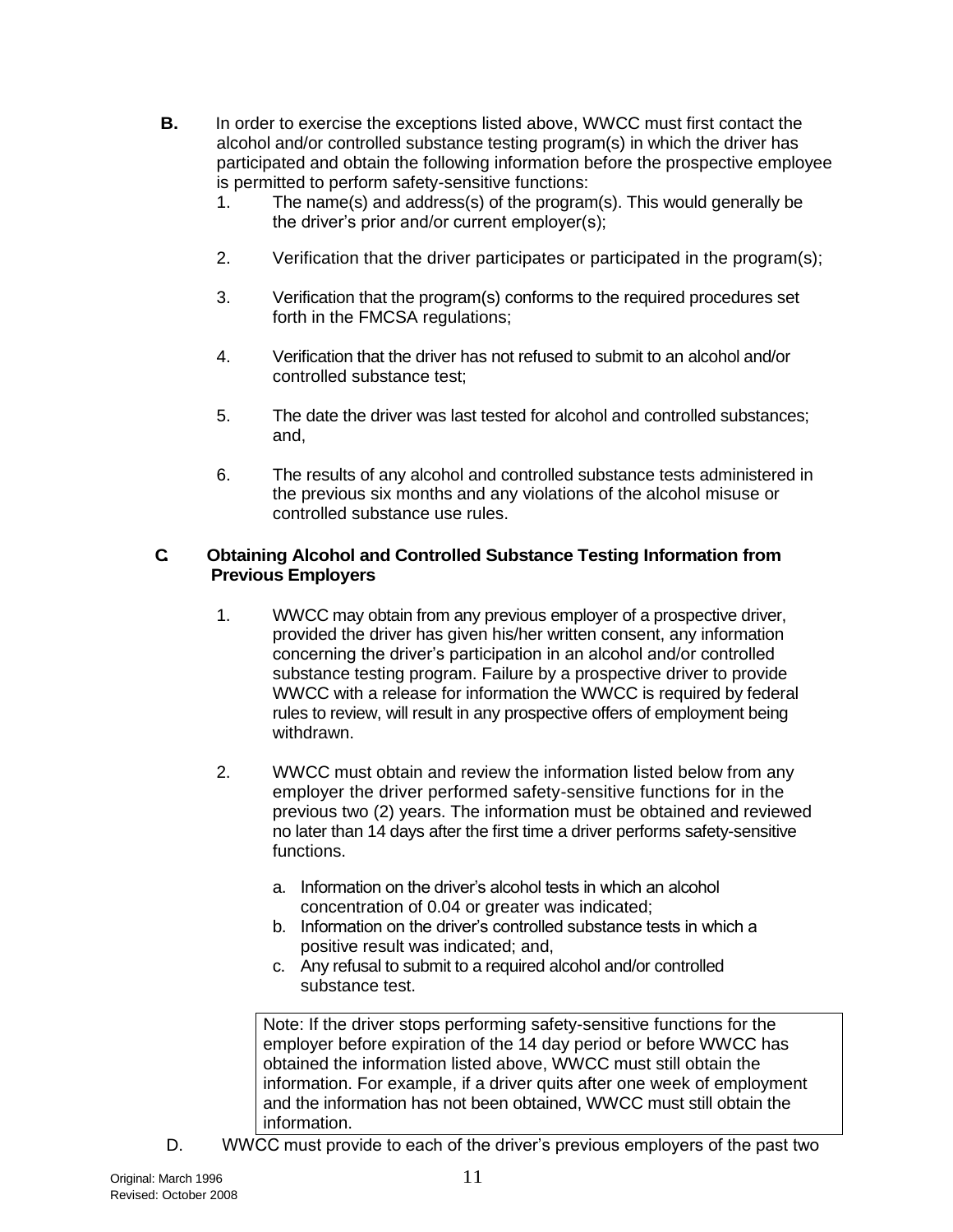(2) years, a written authorization from the driver for release of the required information. The release of information may take the form of personal interviews, telephone interviews, letters, or any other method that ensures confidentiality. WWCC must maintain a written, confidential record with respect to each past employer contacted.

E. WWCC may not use a driver to perform safety-sensitive functions if information is received indicating the driver has tested positive for controlled substances, tested at or above 0.04 alcohol concentration, or refused a test. Unless WWCC has evidence that the driver has been evaluated by a SAP, completed any required treatment, passed a return-to-duty test, and been subject to follow-up testing.

# **IX. GLOSSARY OF TERMS**

For purposes of this policy:

**An Accident is defined as:** An occurrence involving a commercial motor vehicle operating on a highway in interstate or intrastate commerce which results in:

- $\bullet$  A fatality;
- Bodily injury to a person who as a result of the injury, immediately receives medical treatment away from the scene of the accident; or
- One or more motor vehicles incurring disabling damage as a result of the accident, requiring the motor vehicles to be transported away from the scene by a tow truck or other motor vehicle.

**Alcohol** means the intoxicating agent in beverage alcohol, ethyl alcohol, or other low molecular weight alcohols including methyl and isopropyl alcohol.

**Alcohol Concentration** (or content) means the alcohol in a volume of breath expressed in terms of grams of alcohol per 210 liters of breath as indicated by an evidential breath test (EBT).

**Alcohol Use** means the consumption of any beverage, mixture, or preparation, including any medication, containing alcohol.

**Breath Alcohol Technician (BAT)** is an individual who instructs and assists individuals in the alcohol testing process and operates an EBT.

**Confirmation Test** for alcohol testing means a second test, following a screening test that had a result of 0.02 or greater, which provides quantitative data of alcohol concentration. For controlled substances testing, it means a second analytical procedure to identify the presence of a specific controlled substance or drug metabolite; the confirmation test must be independent of the screen test and use a different technique and chemical principle from that of the screen test in order to ensure reliability and accuracy.

**Driver** means any person who is required or chooses to have, as part of his or her job responsibilities, possession of a valid CDL. For the purpose of pre-employment testing/pre-duty testing only, the term driver includes a prospective employee for a position which requires a valid CDL.

**Evidential Breath Testing Device (EBT)** is a device approved by the National Highway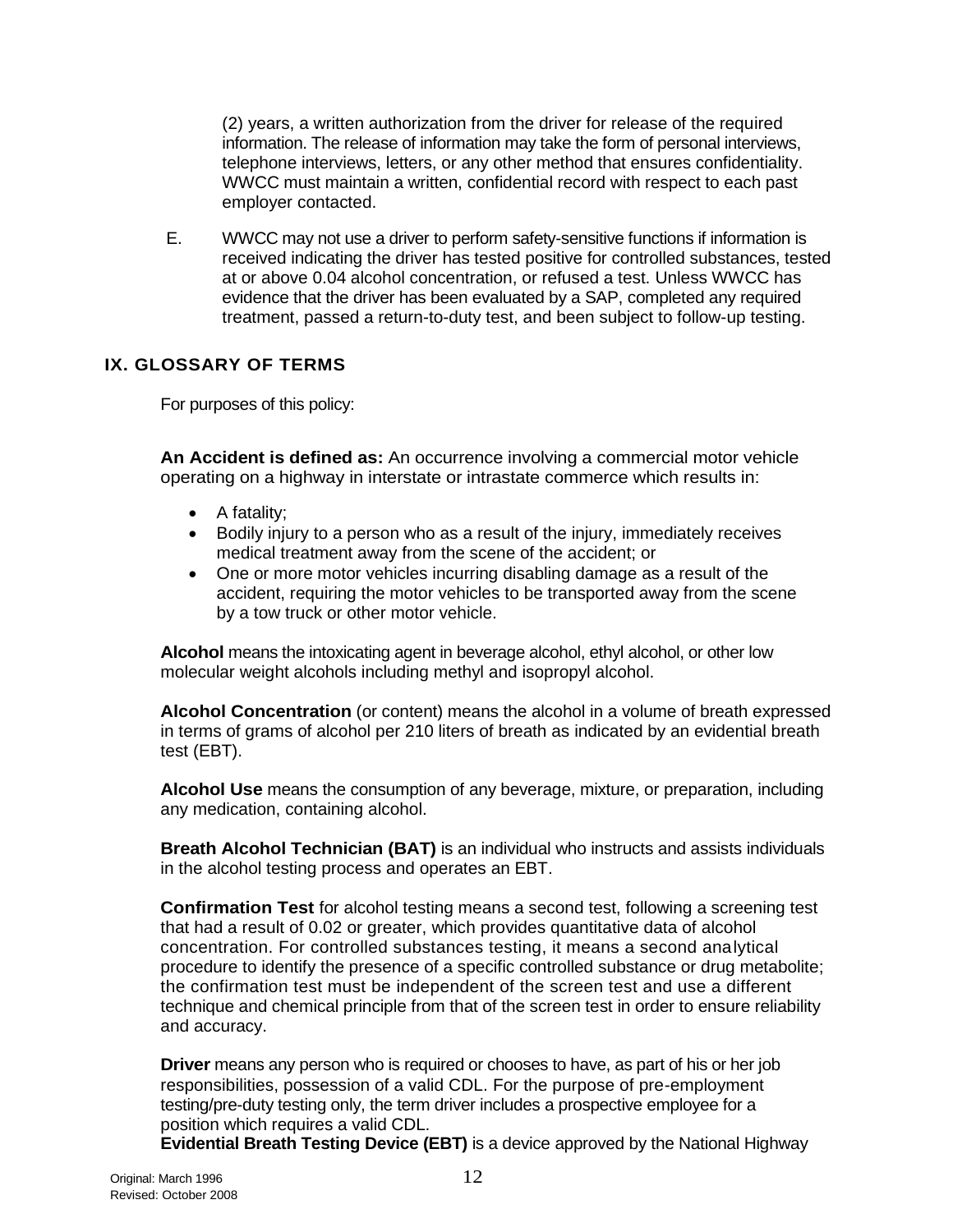Traffic Safety Administration (NHTSA) for the evidential testing of breath for alcohol concentration and placed on NHTSA's "Conforming Products List of Evidential Breath Testing Devices" (CPL).

**Medical Review Officer (MRO)** is a licensed physician (medical doctor or doctor of osteopathy) responsible for receiving laboratory results generated by an employer's controlled substance testing program who has knowledge of substance abuse disorders and has appropriate medical training to interpret and evaluate an individual's confirmed positive test result together with his/her medical history and any other relevant biomedical information.

**Reasonable Suspicion** is the belief that the driver has violated the alcohol and/or controlled substance prohibitions based on specific, contemporaneous observations that are able to be articulated concerning the appearance, behavior, speech or body odors of the driver.

**Refusal to Submit** (to an alcohol or controlled substance test) occurs when a driver:

- 1. Fails to provide adequate breath for testing without a valid medical explanation after he/she has received notice of the requirement for breath testing;
- 2. Fails to provide adequate urine for controlled substance testing without a valid medical explanation after he/she has received notice of the requirement for urine testing;
- 3. Engages in conduct that clearly obstructs the testing process; or,
- 4. Consumes alcohol within eight (8) hours after a defined accident or before being tested, whichever occurs first.

**Safety-Sensitive Functions** occur during any period when a driver is actually performing, ready to perform, or immediately available to perform any safety-sensitive functions. Drivers participating in the alcohol and controlled substance testing program for CDL Drivers are assumed to be immediately available to perform safety-sensitive functions any time he/she is on duty. For WWCC the typical safety-sensitive function is operating a school bus or other commercial vehicle and any function related to the operation of that vehicle to include, but not limited to: 1) pre- and post-trip inspections; 2) fueling; 3) cleaning; 4) repairing; 5) obtaining assistance; 6) standby time or remaining in attendance with a disabled vehicle by employees required to or choosing to drive using their CDL as part of their employment.

**Screening Test (initial test).** In alcohol testing it means an analytical procedure to determine whether a driver may have a prohibited concentration of alcohol in his/her system. In controlled substance testing it means an immunoassay screen to eliminate "negative" urine specimens from further consideration.

**Substance Abuse Professional (SAP)** means a licensed physician (MD or Doctor of Osteopathy) or a licensed or certified psychologist, social worker, employee assistance professional, or addiction counselor (certified by the National Association of Alcoholism and Drug Abuse Counselors Certification Commission) with knowledge of and clinical experience in the diagnosis and treatment of alcohol and controlled substances-related disorders.